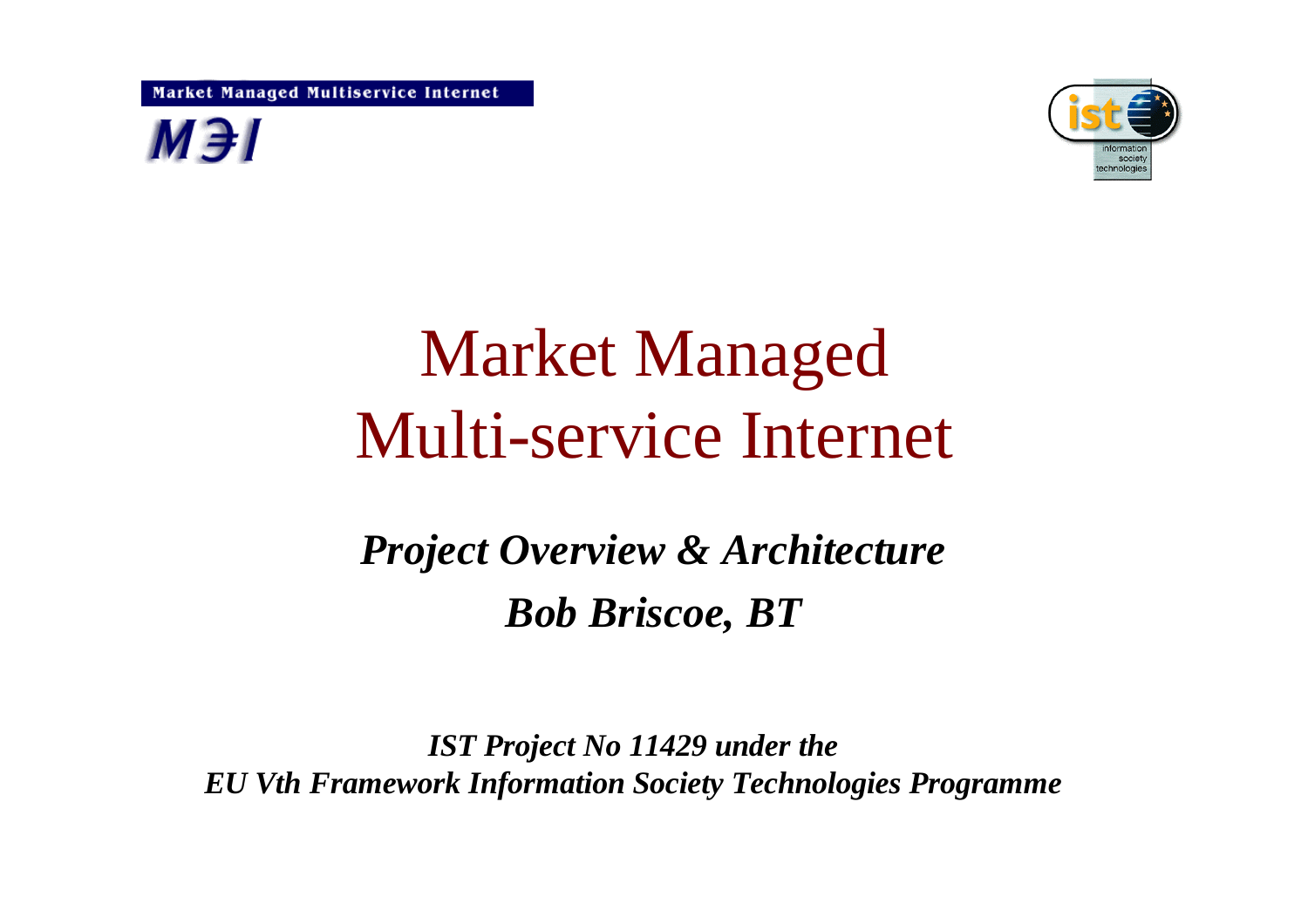





- *to self-manage Internet resources*
	- through market forces
- *to show validity of approach through:*
	- economic and network modelling
	- software and network engineering design & prototyping
	- customer experiments

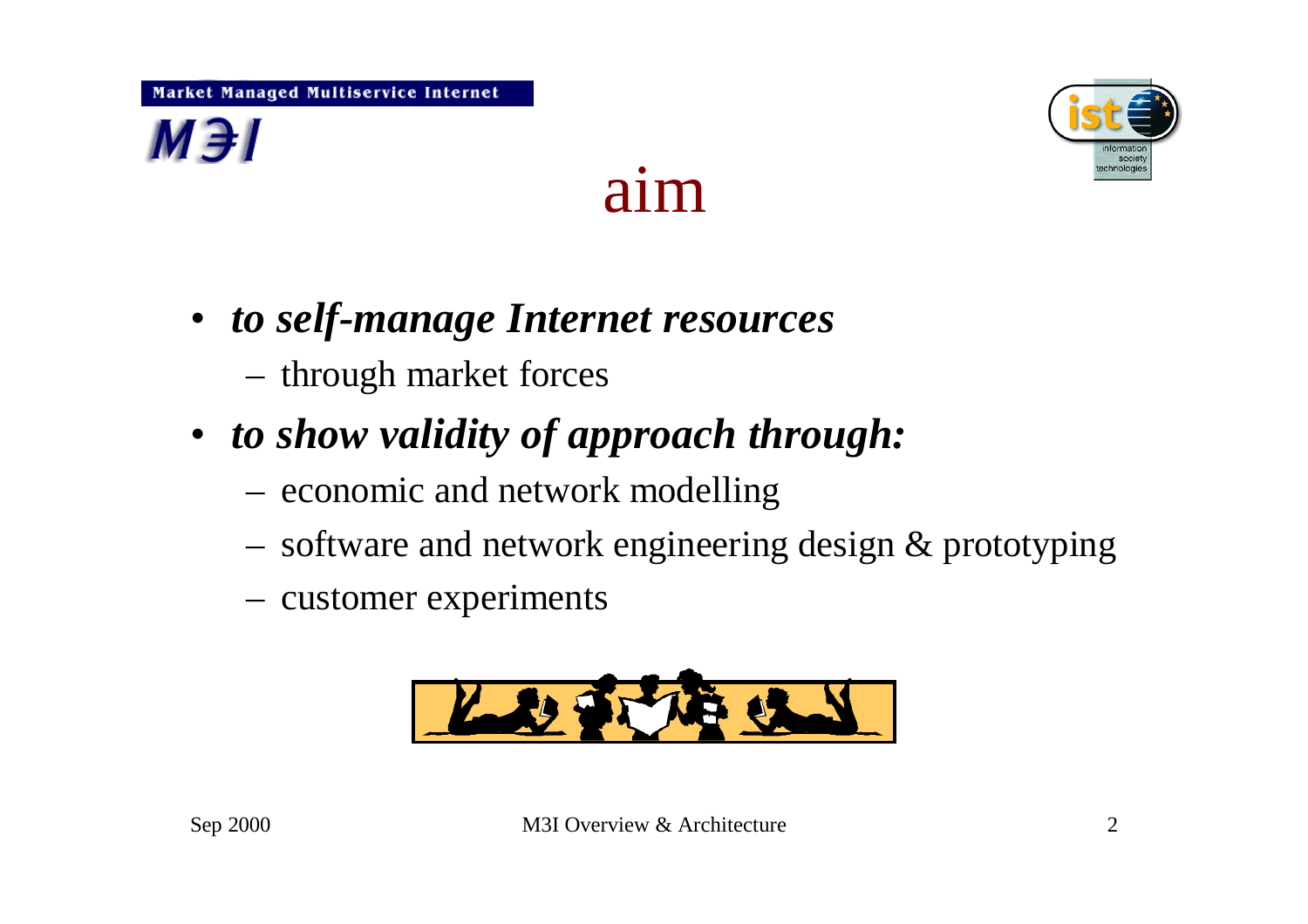

## $M \ni I$

# objectives

- *for network customers*
	- more effective competition between providers over price & quality
	- reduced congestion
	- instantaneously increase quality demands without asking first
	- real-time feedback and validation of charges

### • *for network providers*

- reduced management complexity
- ability to charge flexibly to encourage responsible use of available QoS or multicast
- ability to change tariffs and communicate them fast
- ability to hold QoS in presence of bad congestion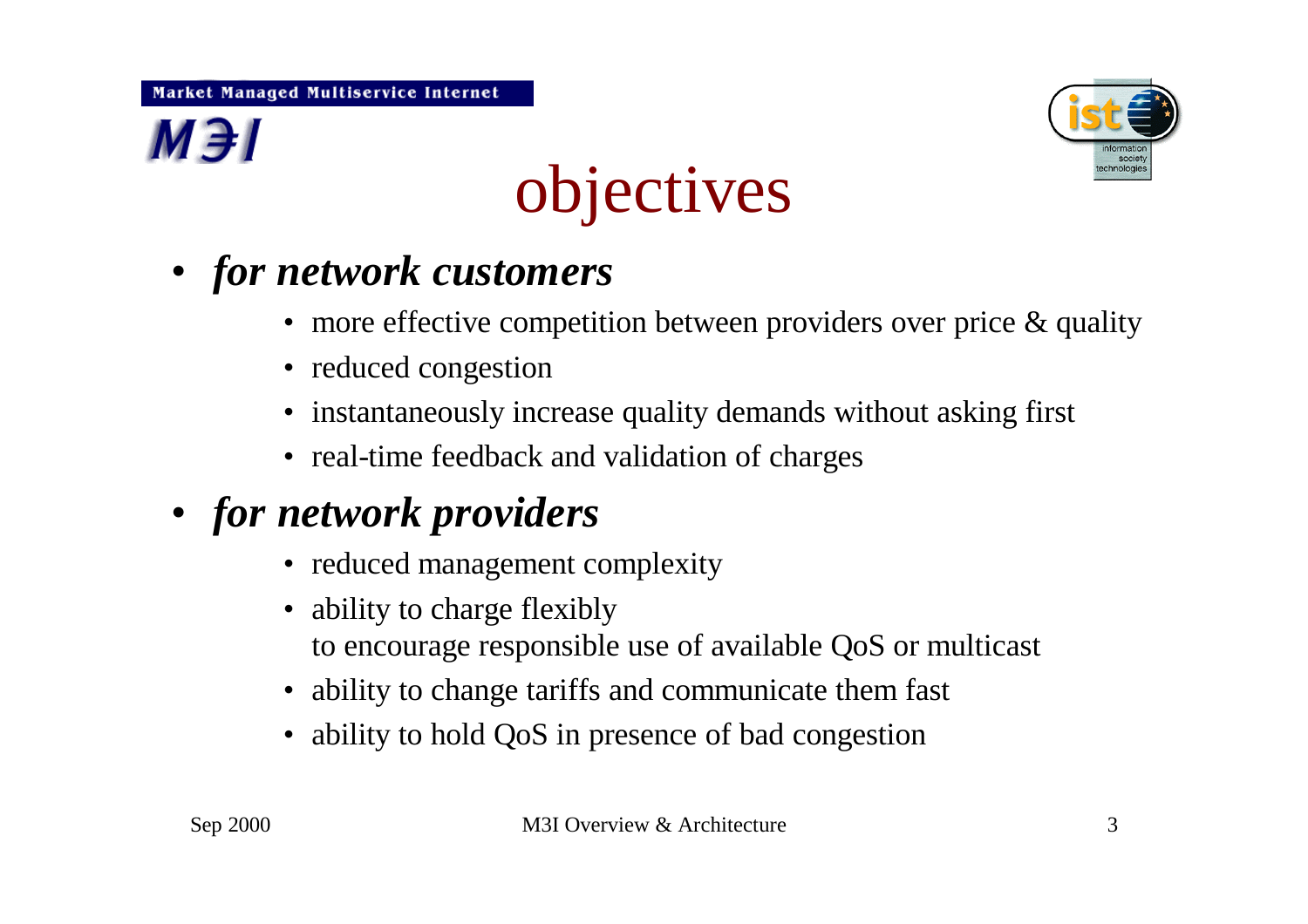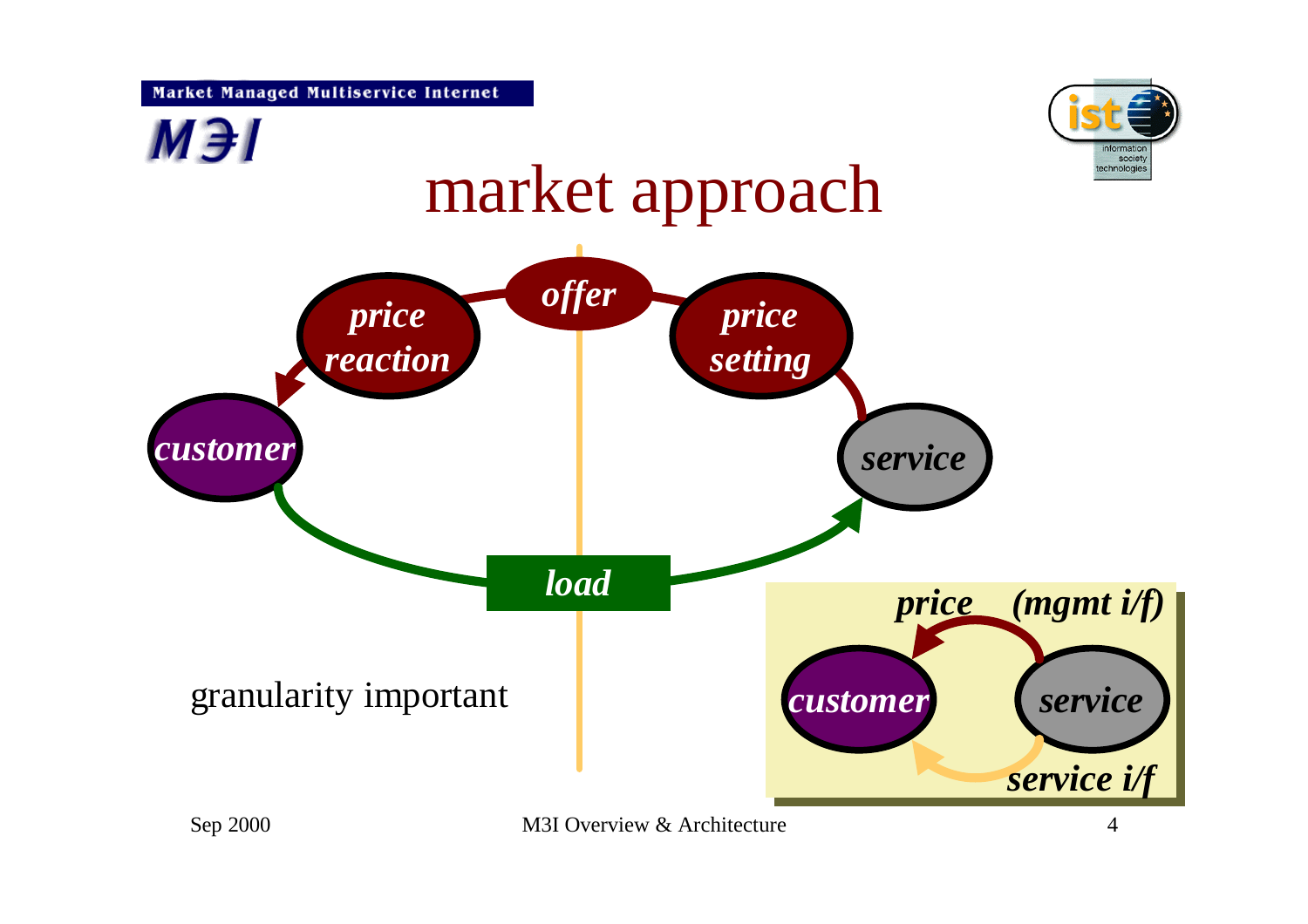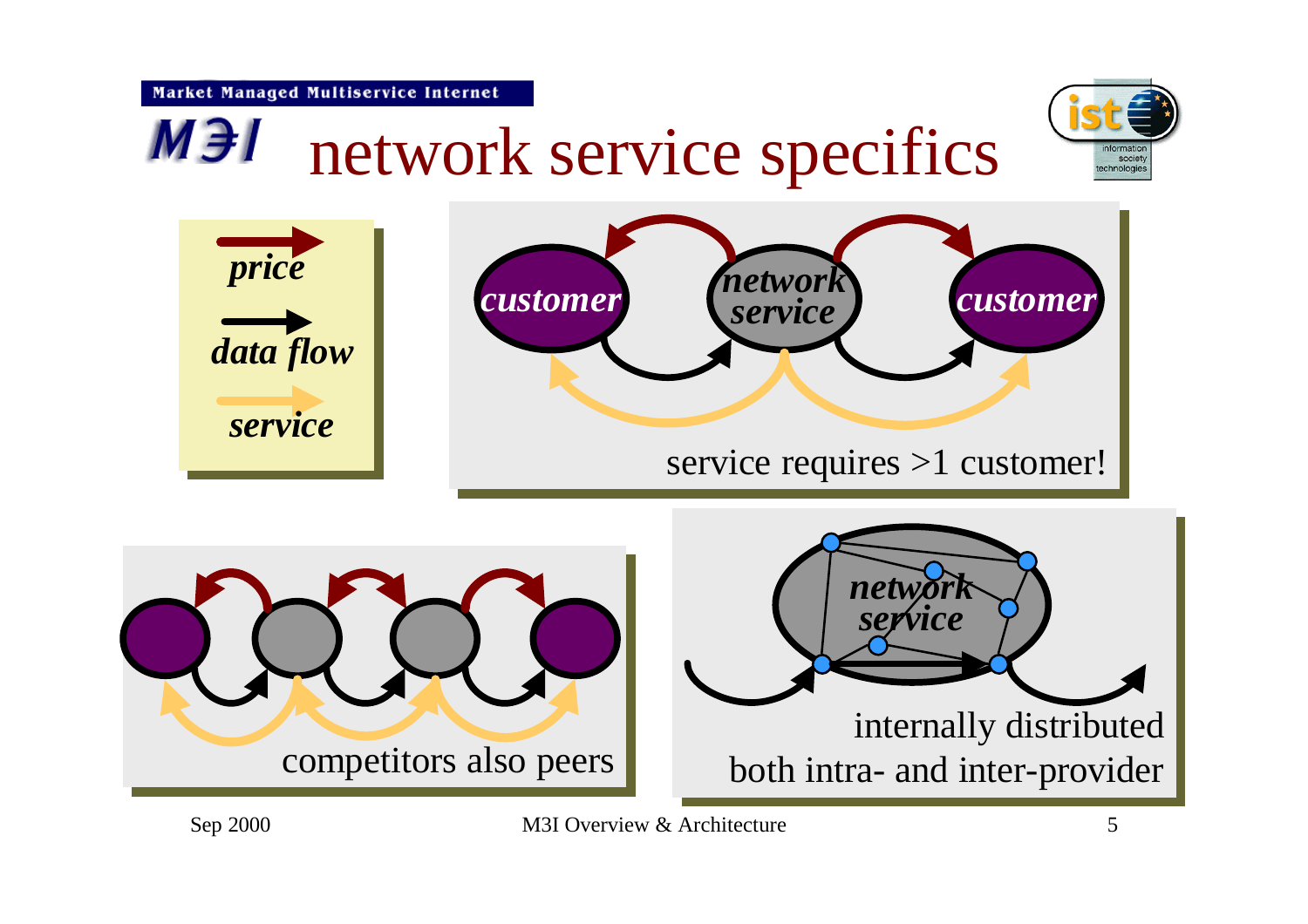



# open approach

- *business models*
	- not just 3 or 4 like the current ISP market
- *customer service selection*
	- agent assisted
- *technology platforms*
	- network
		- reservation signalling (RSVP), diffserv, explicit congestion notification (ECN)
	- systems
		- CORBA intra-domain allowed, but not inter-domain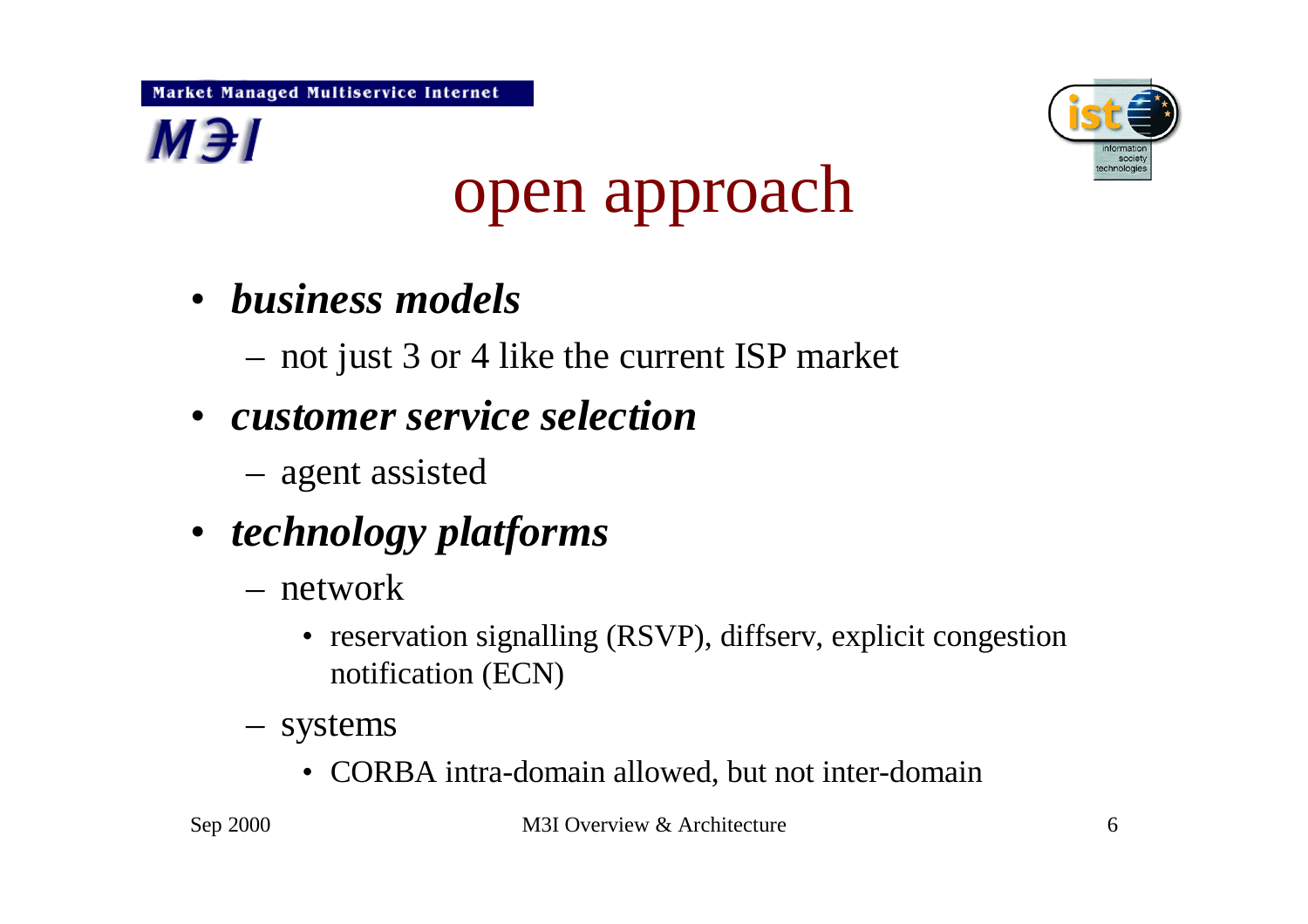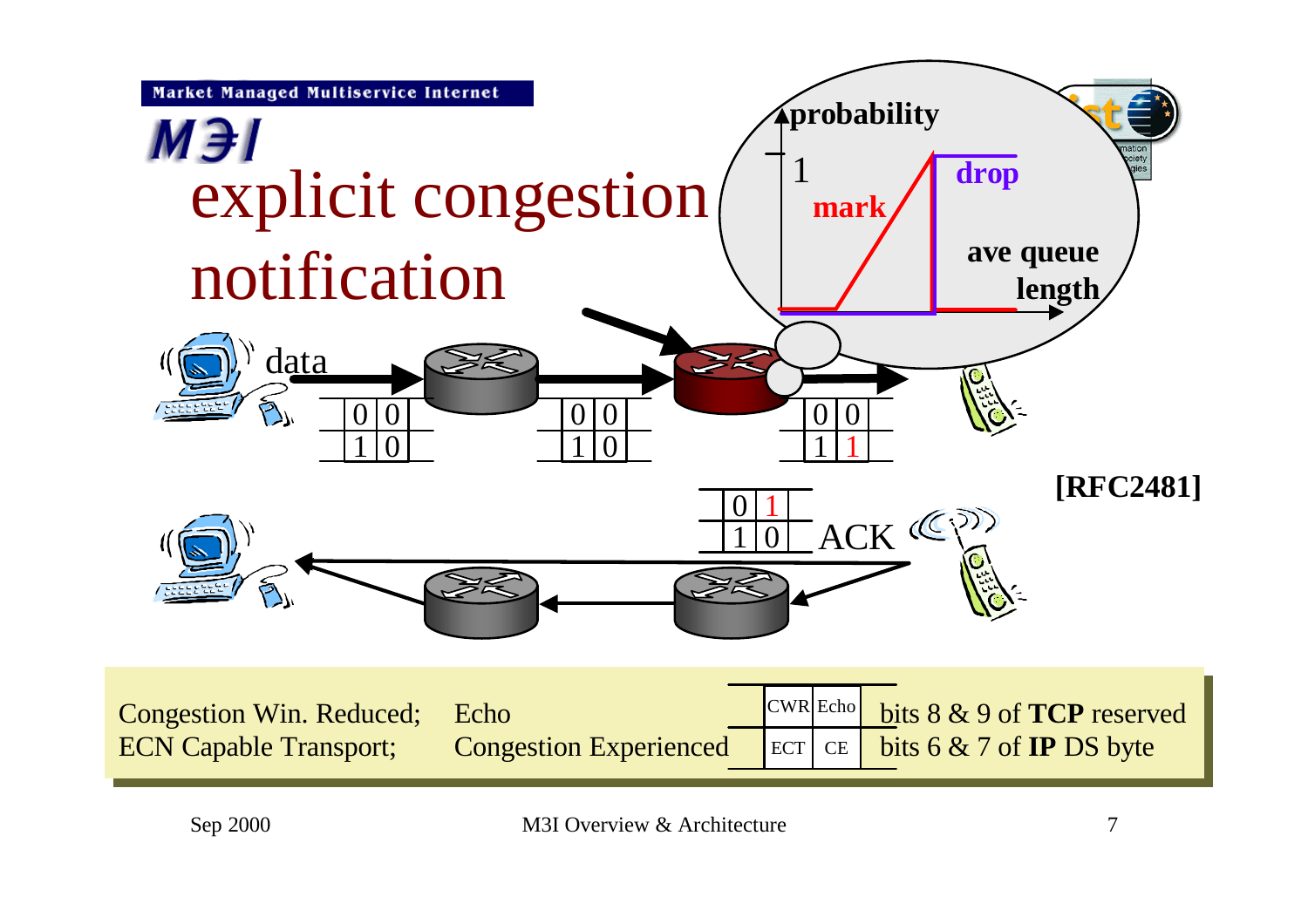**M**<sub>3</sub>



# important secondary aim

- *given fine-grained price control with ECN is economically and mathematically optimal…*
	- … can it underpin a fully flexible commercial environment?
	- … that fits all the desires of providers and customers?
	- … and is it practical?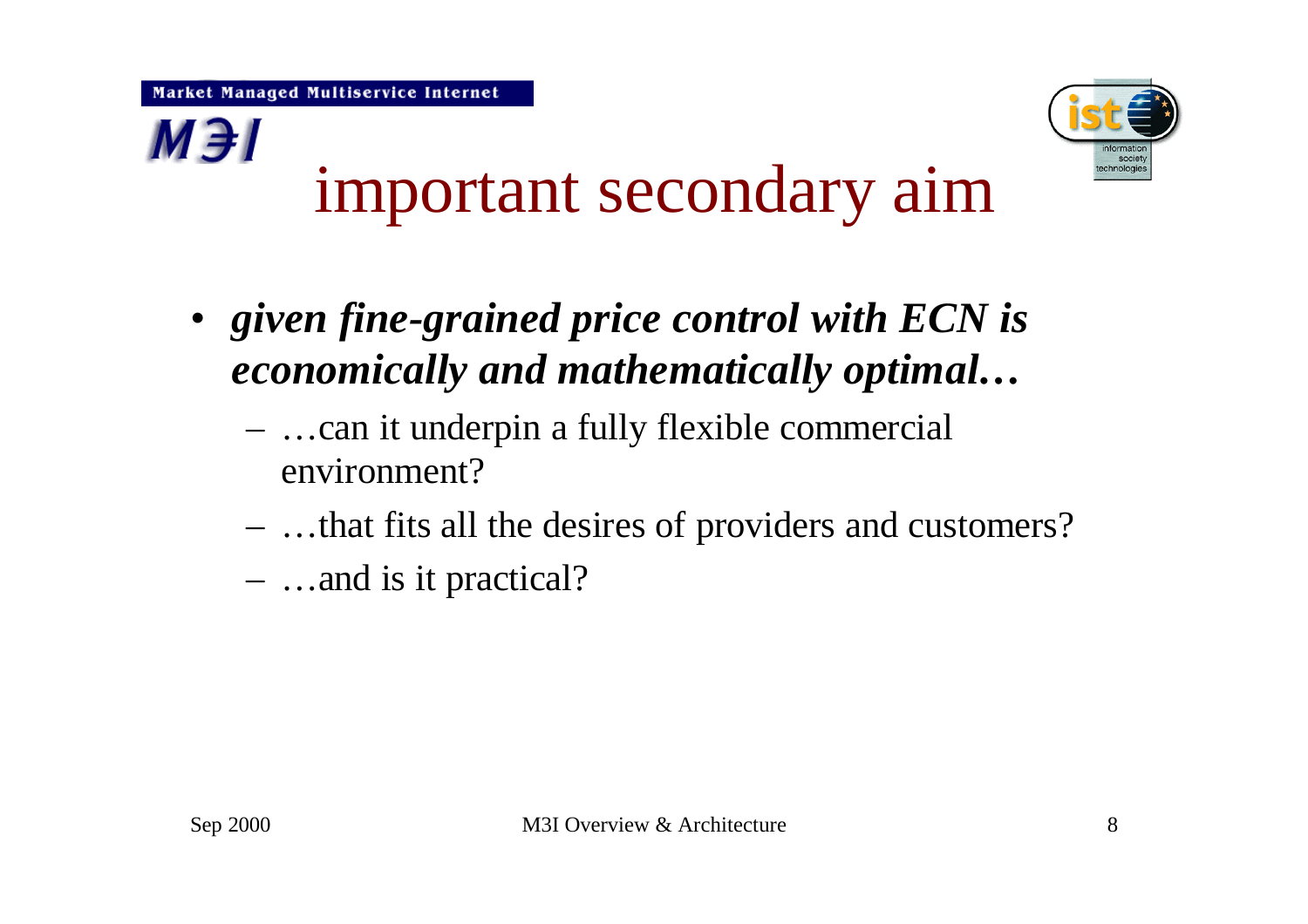

**M**<sub>3</sub>



## edge pricing decoupling for openness

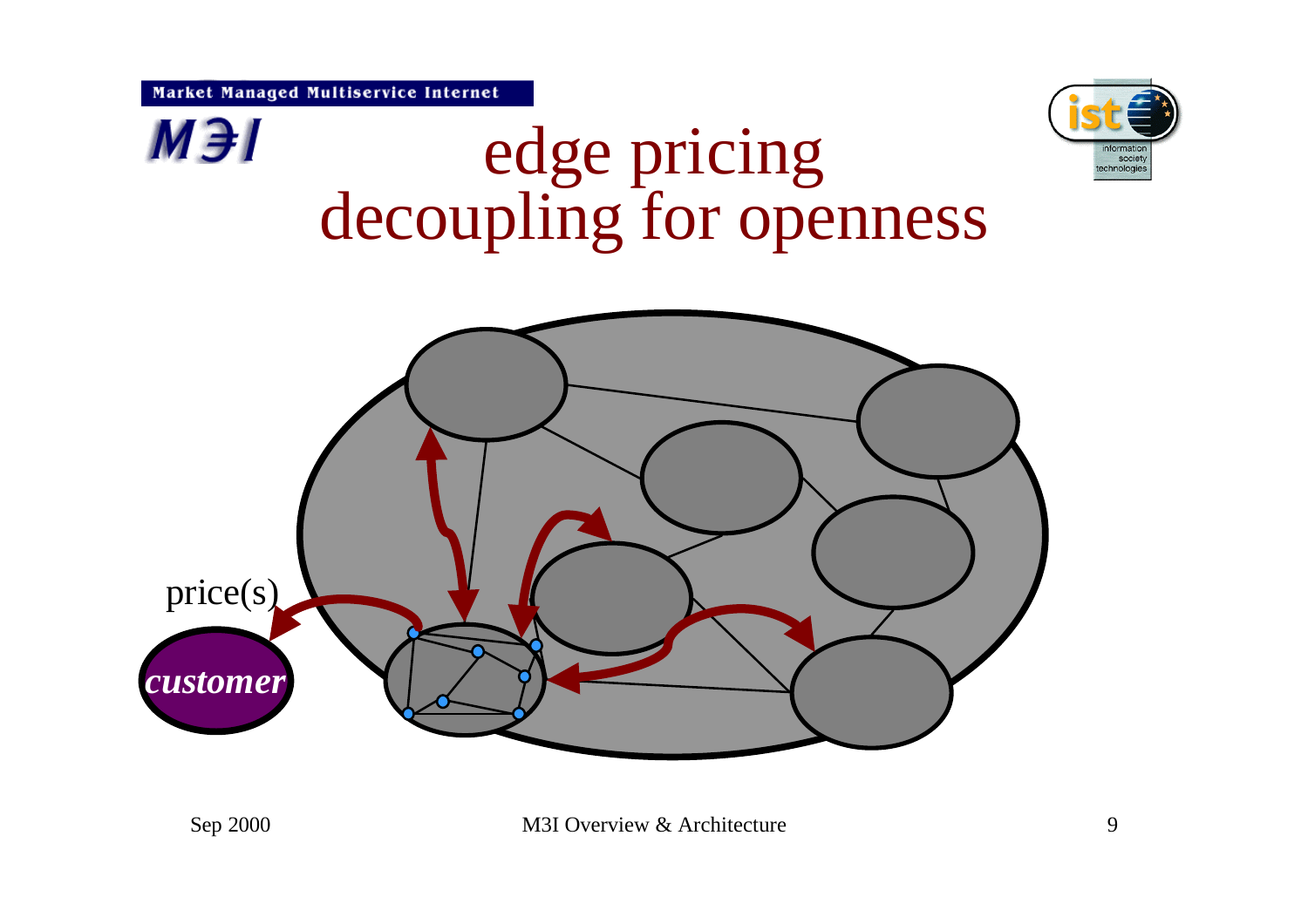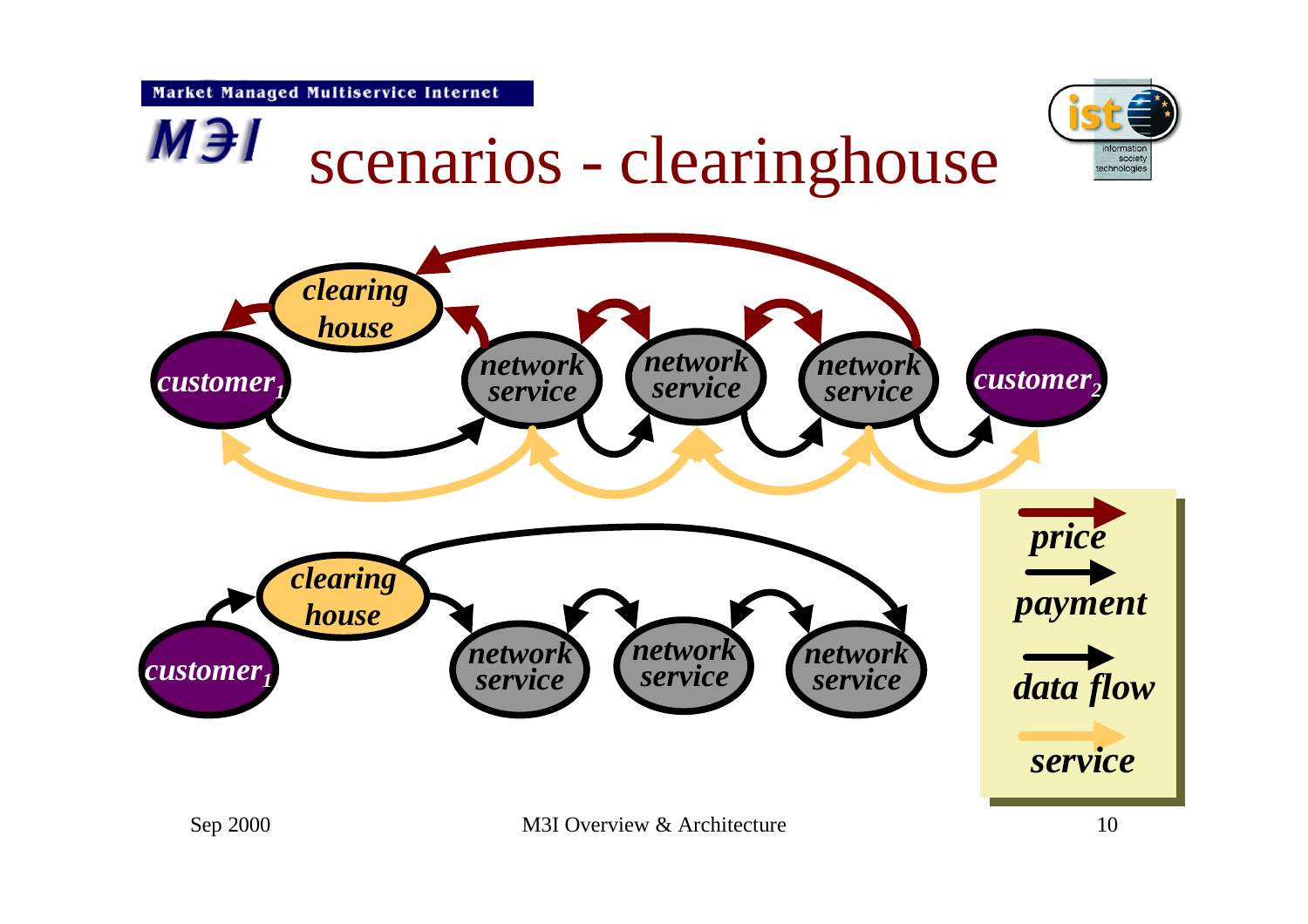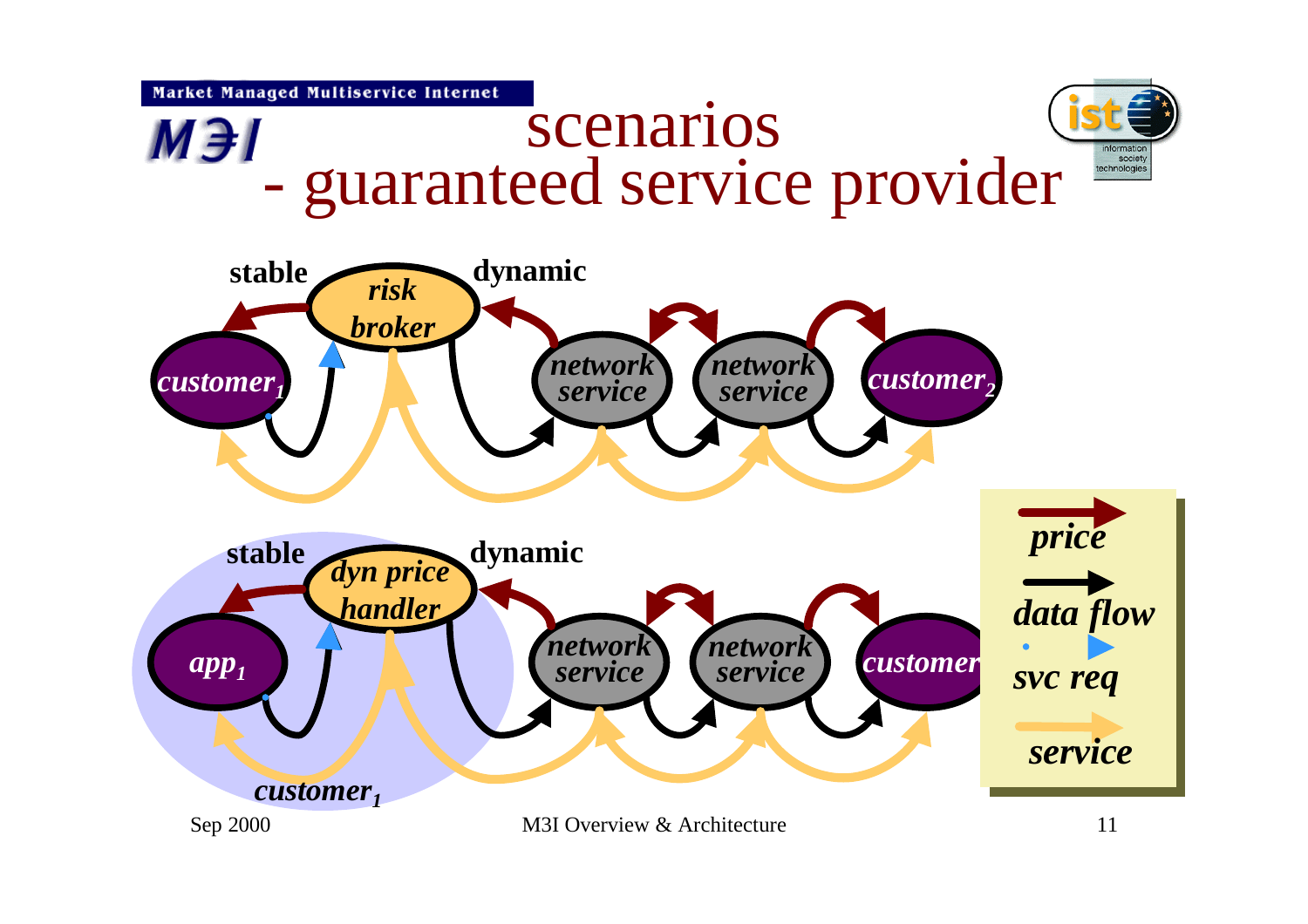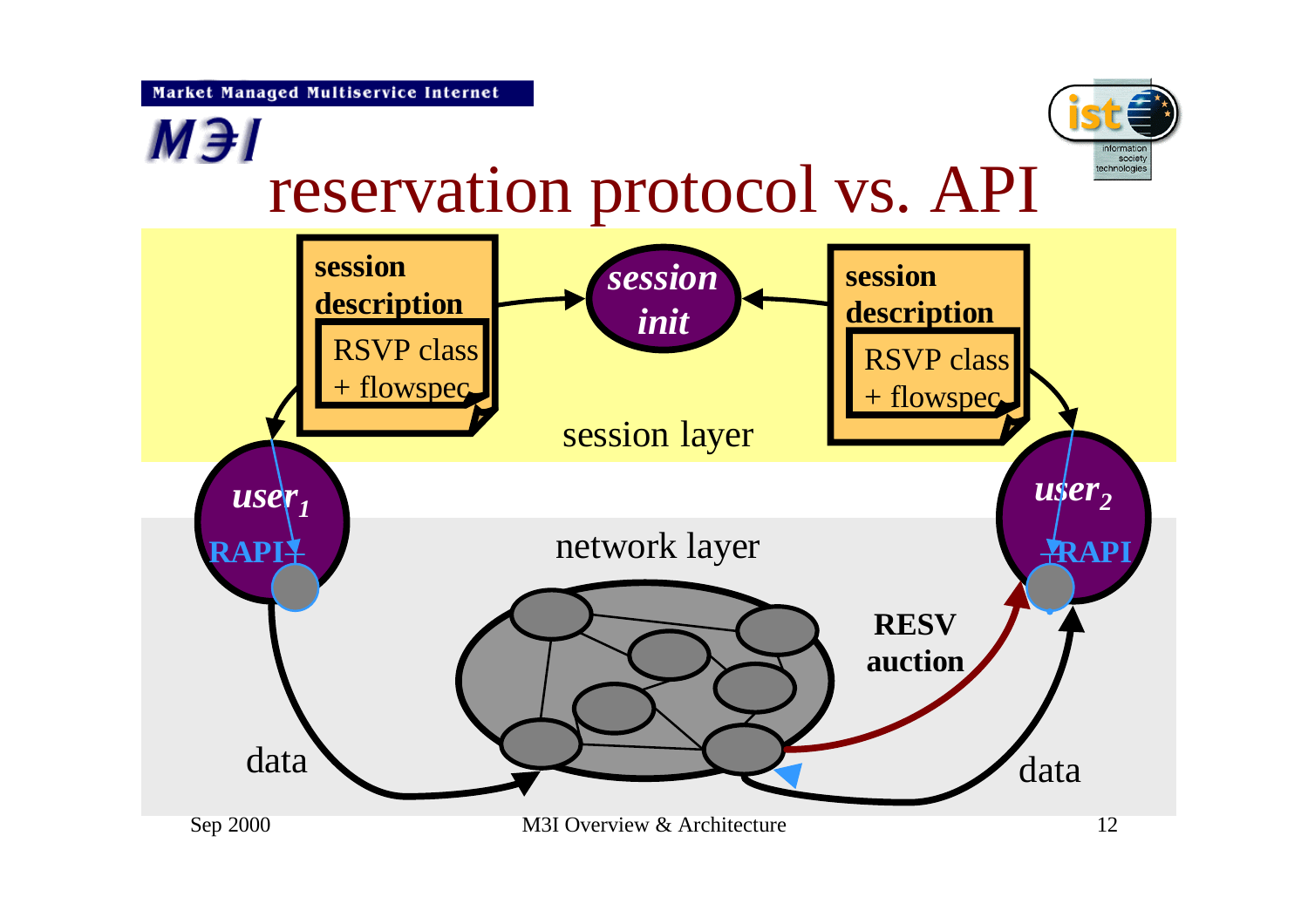

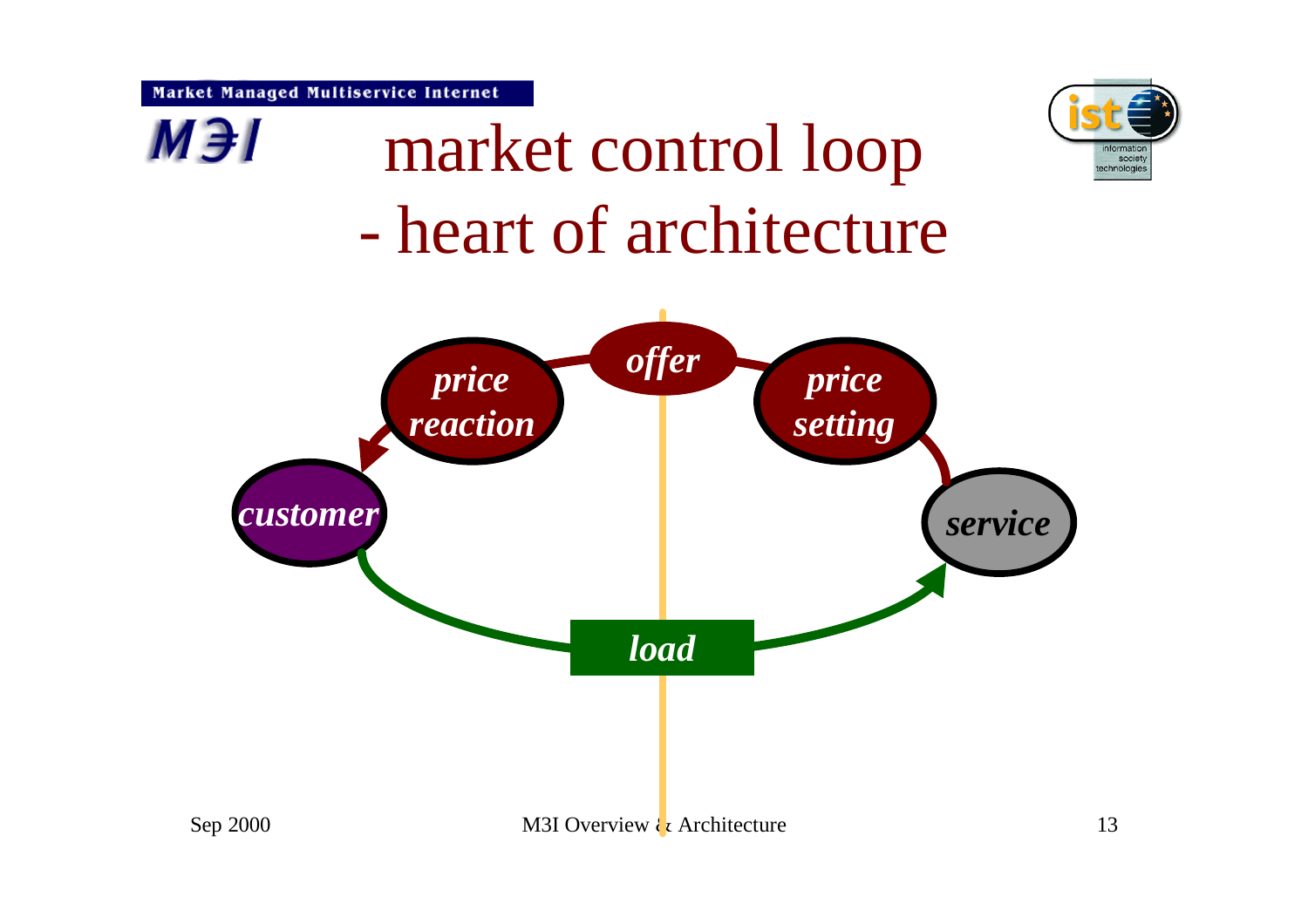#### Market Managed Multiservice Internet



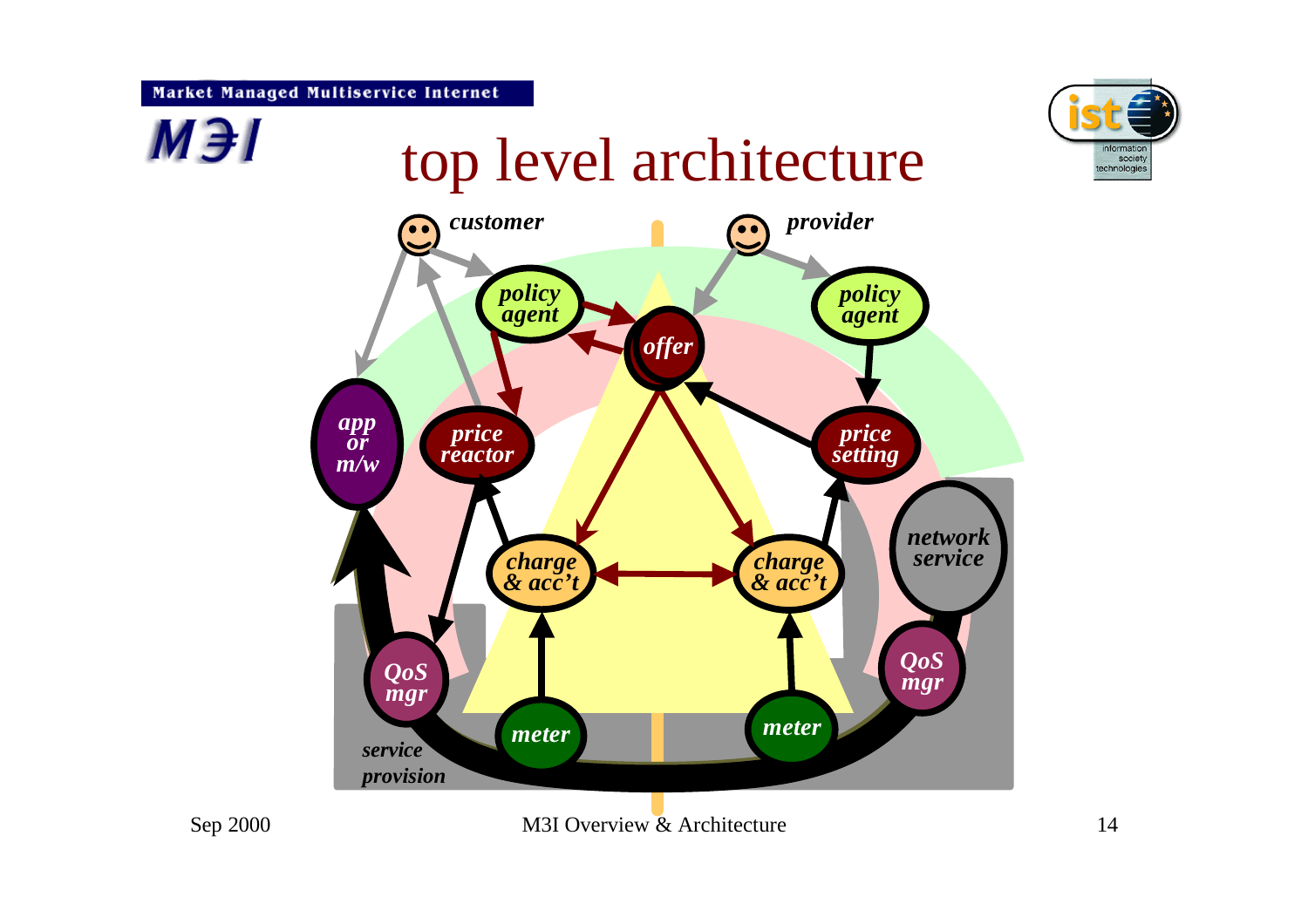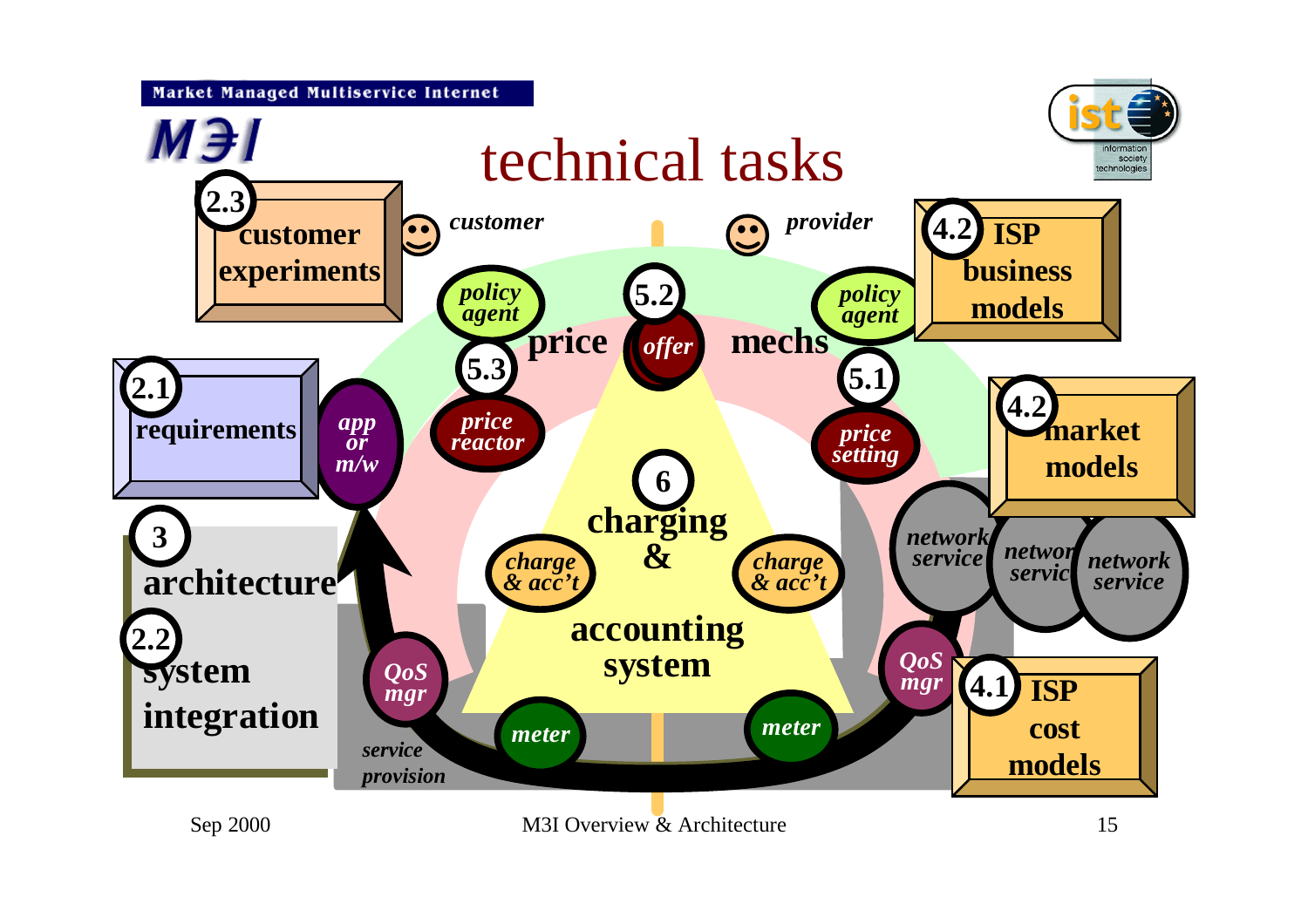

#### **M**<sub>3</sub> partners & responsibilities

- *Hewlett-Packard Ltd, Bristol, UK* 
	- Project Coordinator, System Integration
- *BT, UK* 
	- Project Technical Authority, Architecture, Price Reaction, Competitive Market Modelling, Customer experiments
- *Telenor, Oslo, NO*
	- Requirements and Validation, Customer Experiments
- *Athens University of Economics and Business, GR*
	- Modelling, specifically ISP Business Modelling & Market Modelling
- *Eidgenössische Technische Hochschule, Zürich, CH* 
	- Charging and Accounting System, ISP Cost Modelling
- *Darmstadt University of Technology, DE*
	- Pricing Mechanisms, Network Layer Technology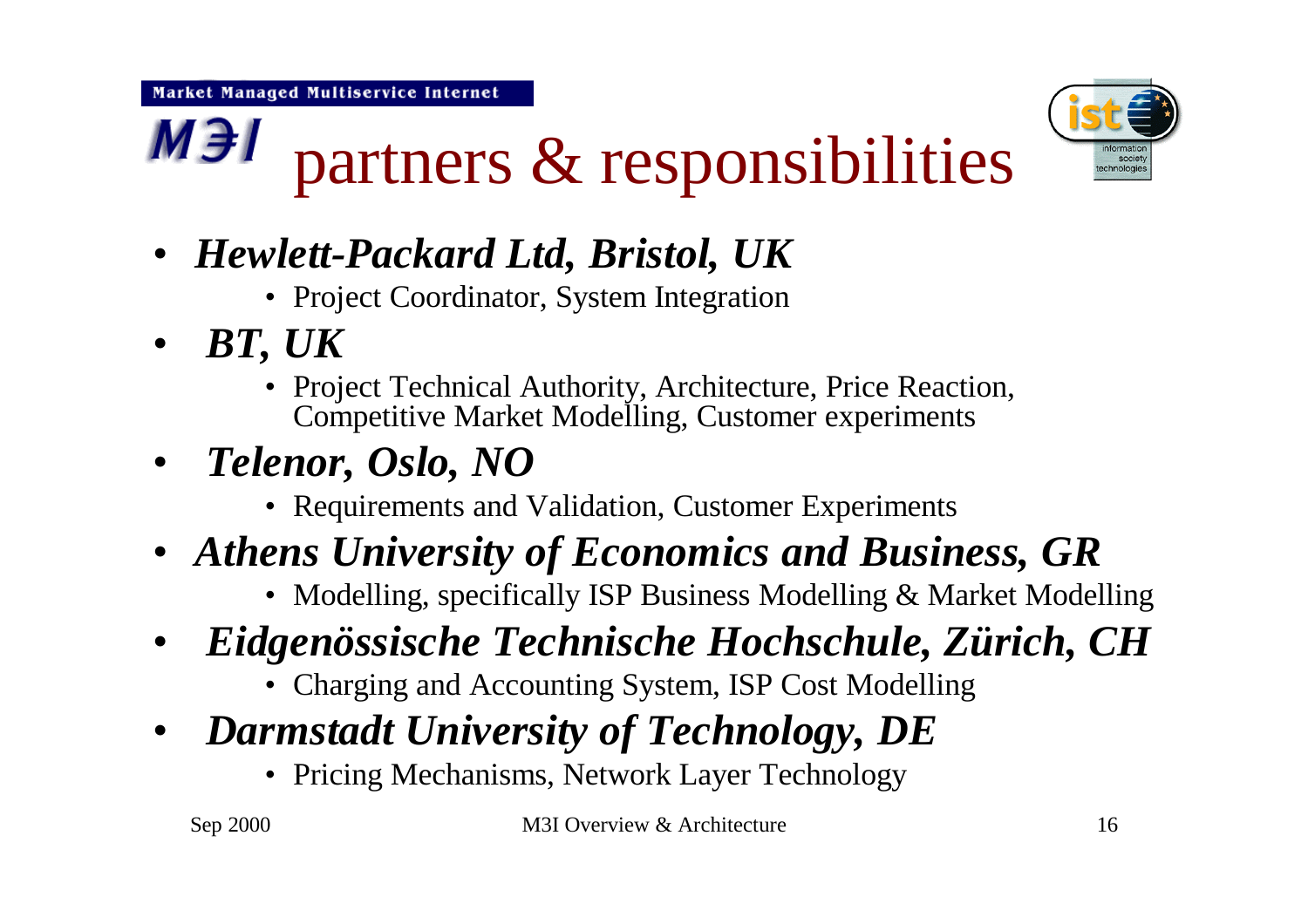



## summary

- *minimise then synthesise*
	- business models
	- engineering
- *component analogy*